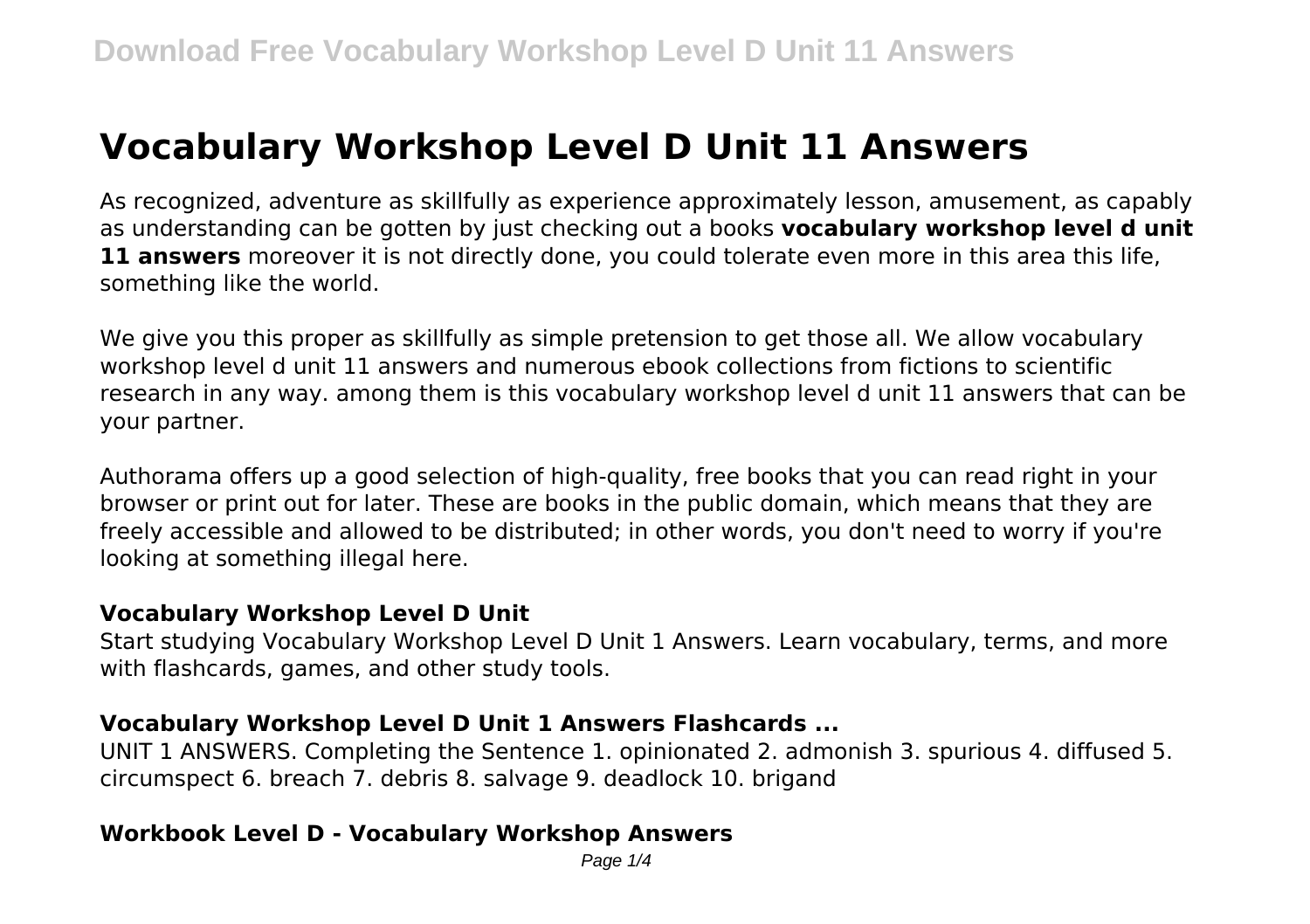Select your Unit to see our practice vocabulary tests and vocabulary games for Sadlier-Oxford's book: Vocabulary Workshop Level D. Units for vocabulary practice with words from the Sadlier-Oxford Vocabulary Workshop Level D book.

#### **Vocabulary Workshop Level D Practice Vocabulary Tests for ...**

Start studying Sadlier Vocabulary Workshop Level D - Unit 1. Learn vocabulary, terms, and more with flashcards, games, and other study tools.

## **Sadlier Vocabulary Workshop Level D - Unit 1 Flashcards ...**

Solve the vocabulary crossword puzzles for: Vocabulary Workshop Level D Unit 1. Our free online crosswords for the vocabulary list, Vocabulary Workshop Level D Unit 1, are just a taste of our online study tools! This crossword, Vocabulary Workshop Level D Unit 1 was made with our free online crossword maker.

# **Vocabulary Workshop Level D Unit 1 Crossword**

2) Vocabulary Power Plus® Book One Book Two Book Three Book Four 3) Wordly Wise 3000® Book 5 Book 6 Book 7 Book 8 Book 9 Book 10 Book 11 Book 12 VocabTest.com material based on words found in Vocabulary Workshop Level D - Unit 1

# **Vocabulary Workshop Level D - Unit 1 - VocabTest.com**

Level D New Sadlier Oxford Vocabulary Answers Level D. Unit 1. Completing the Sentence. Synonyms. ... REVIEW UNIT 1-3. Analogies. Word Assoc. Vocab Context. Choose Word. Antonyms. Two Word. Word Families. 1.b 2.b 3.c 4.d 5.d 6.b 7.c 8.d 9.b ... This is a page designed to prove people with Vocabulary Workshop answers. I, in no way, own this ...

# **Vocabulary Workshop Answers: Level D**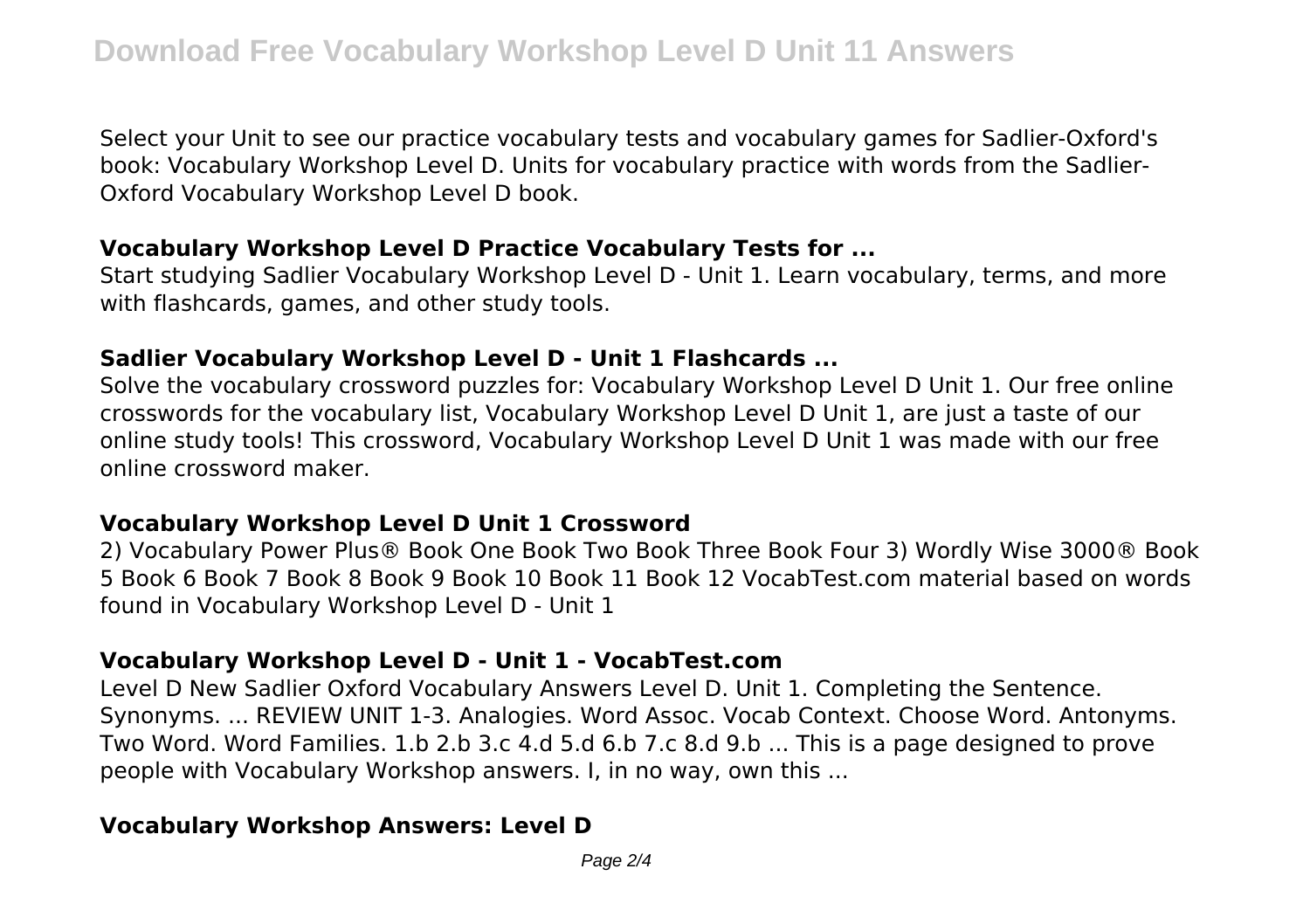For the Vocabulary Workshop Level D Book. This set is based on Unit 4. Terms in this set (20)

#### **Vocabulary Workshop Level D Unit 4 Flashcards | Quizlet**

2) Vocabulary Power Plus® Book One Book Two Book Three Book Four 3) Wordly Wise 3000® Book 5 Book 6 Book 7 Book 8 Book 9 Book 10 Book 11 Book 12 VocabTest.com material based on words found in Vocabulary Workshop Level D - Unit 5

#### **Vocabulary Workshop Level D - Unit 5 - VocabTest.com**

#### **Vocabulary Workshop Achieve, Level D (Grade 9), Student ...**

Vocab Answers, Vocabulary Workshop Answers, Vocab Key, Sadlier, Sadlier Connect, Sadlier Vocabulary workshop Answers

#### **Vocabulary Workshop Answers : Level D Answers**

Vocabulary workshop answers, vocabulary answers, vocab answers, vocab. Pages. Home; Level C Answers; Level D Answers; Level E Answers; Level F Answers; Level G Answers; Monday, October 31, 2016. Level D Unit 1 Level D (BOOK D) Unit 1 Answers. Completing the Sentence 1. opinionated 2. admonish 3. spurious 4. diffused 5. circumspect 6. breach 7 ...

#### **Vocabulary Workshop Answers : Level D Unit 1**

Vocabulary workshop answers, vocabulary answers, vocab answers, vocab. Pages. Home; Level C Answers; Level D Answers; Level E Answers; Level F Answers; Level G Answers; Monday, October 31, 2016. Level D Unit 6 Unit 6. Completing the Sentence 1. hamper 2. impoverished 3. diligent 4. hew 5. bondage 6. taunts ... Vocab in Context 1. d 2. c 3. a 4 ...